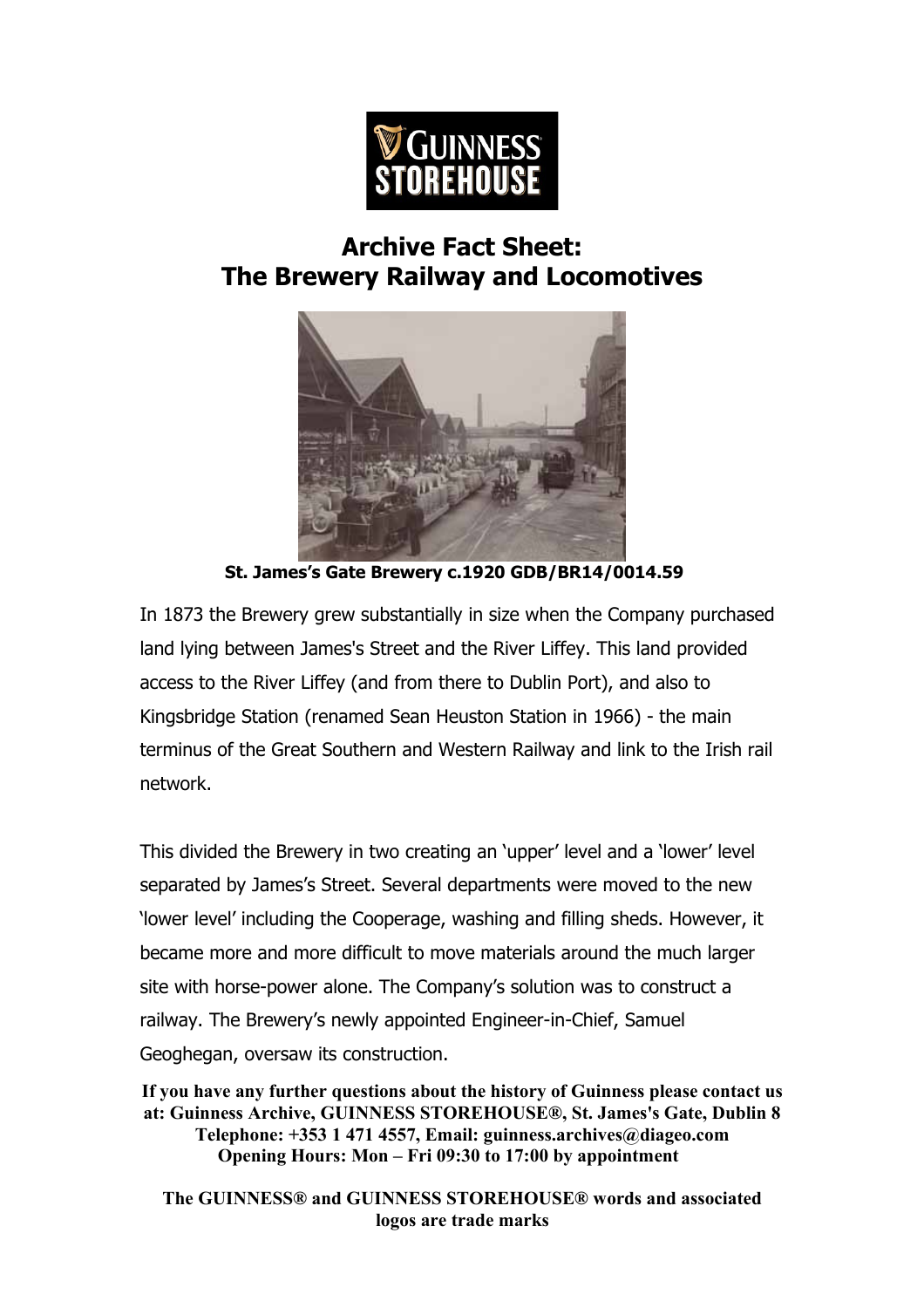In designing the railway, two difficulties had to be overcome. Firstly, the track needed to be narrow enough to navigate through the Brewery, but a connection was still needed to the broad gauge track in Kingsbridge. The solution was to lay two different types of track - a 22" narrow gauge system for working within the Brewery boundaries, and a 5ft 3in broad gauge system to link to Kingsbridge. A broad gauge tramway connection along St. John's Road was authorised to Great Southern & Western Railway by an Act of Parliament in 1874 to serve the Brewery from Kingsbridge station.

Secondly, there was the problem of how to link the track between the 'upper' and 'lower' levels - with a difference in height between them of 50 feet. This was initially overcome by using a hydraulic lift to lower the locomotives down to the lower level - this eventually proved too slow. In 1875, Samuel Geoghegan proposed that a tunnel be built to bring the locomotives from the upper to the lower level. A spiral rather than a straight tunnel was built, to cope with the difference in height. The tunnel, similar in design to tunnels through the Alps, turned 2.5 revolutions under St. James's Street. The spiral tunnel had a radius of 61ft 3" and cost £3000. Locomotives were then used to haul malt-wagons, spent grains, casks, and even hops around the Brewery from one level to the other.

By the time the railway was complete in 1877, there was eight miles of track within the Brewery site.

**If you have any further questions about the history of Guinness please contact us at: Guinness Archive, GUINNESS STOREHOUSE®, St. James's Gate, Dublin 8 Telephone: +353 1 471 4557, Email: guinness.archives@diageo.com Opening Hours: Mon – Fri 09:30 to 17:00 by appointment**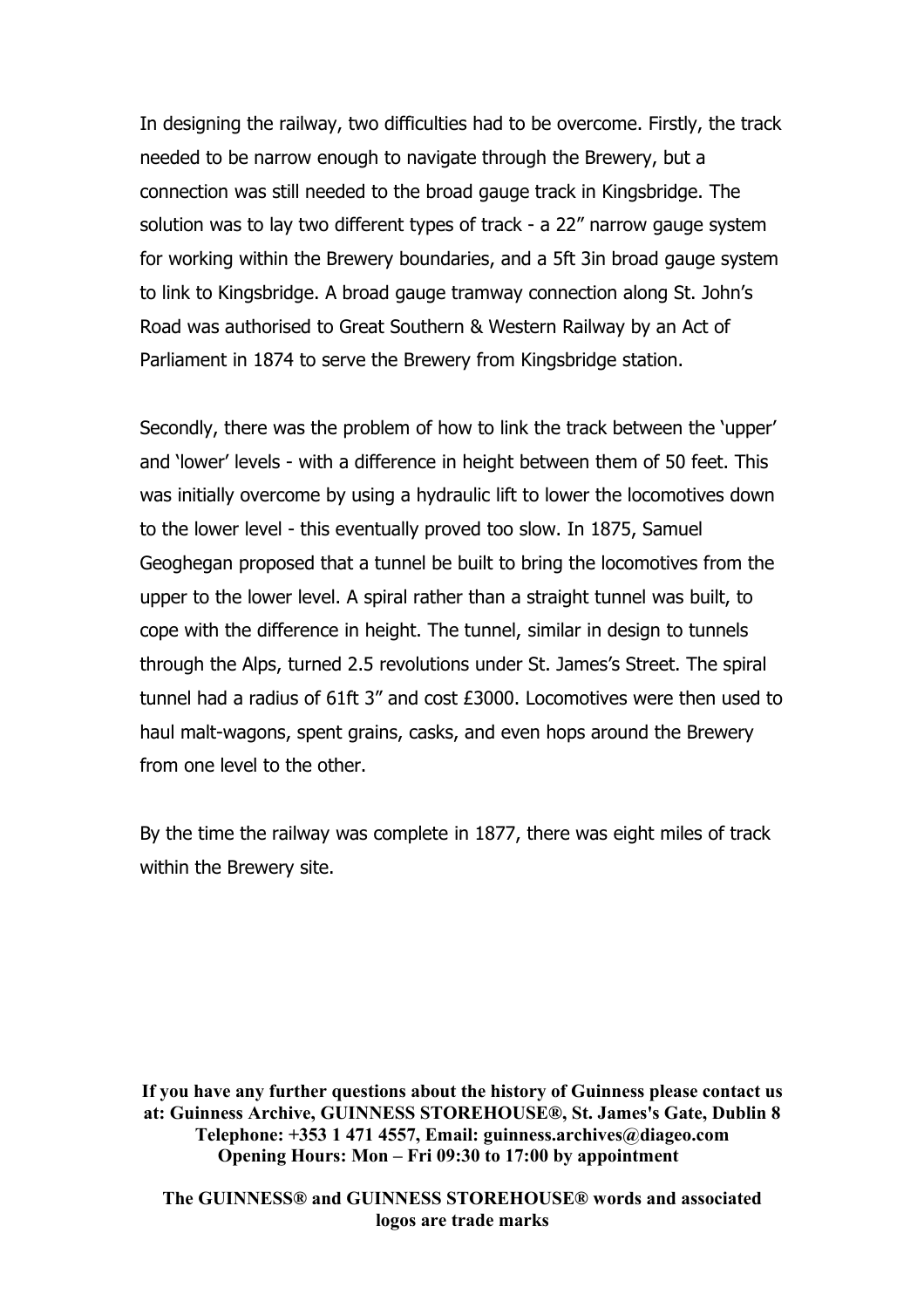## **The Locomotives**

## **Narrow Gauge Locomotives**



**Narrow gauge Geoghegan engine GDB/BR14/0011.14**



**Planet Diesel locomotive GDB/DB05/0581**

The narrow gauge engines, which ran along the railway within the Brewery site, were initially all steam-powered. The first five narrow gauge locomotives were bought between 1875 and 1878. The two bought in 1876, No.2 and No.3, were known as 'Malt' and 'Hops', and weighed 5 tons each. None of these engines proved entirely satisfactory and so Samuel Geoghegan set about designing an engine himself. Geoghegan's new design provided dirt protection – the absence of this on the previous five had caused a lot of problems.

The first Geoghegan engine, the 'No. 6', was built by Avonside Engine Company in 1882. The design proved so successful that another seventeen were manufactured between 1887 and 1921, all built locally by William Spence at the Cork Street Foundry. These engines survived right through the Second World War and were only withdrawn gradually as the new 'Planet' diesel engines were introduced; numbers 23 and 24 lasted until 1957. **If you have any further questions about the history of Guinness please contact us at: Guinness Archive, GUINNESS STOREHOUSE®, St. James's Gate, Dublin 8 Telephone: +353 1 471 4557, Email: guinness.archives@diageo.com Opening Hours: Mon – Fri 09:30 to 17:00 by appointment**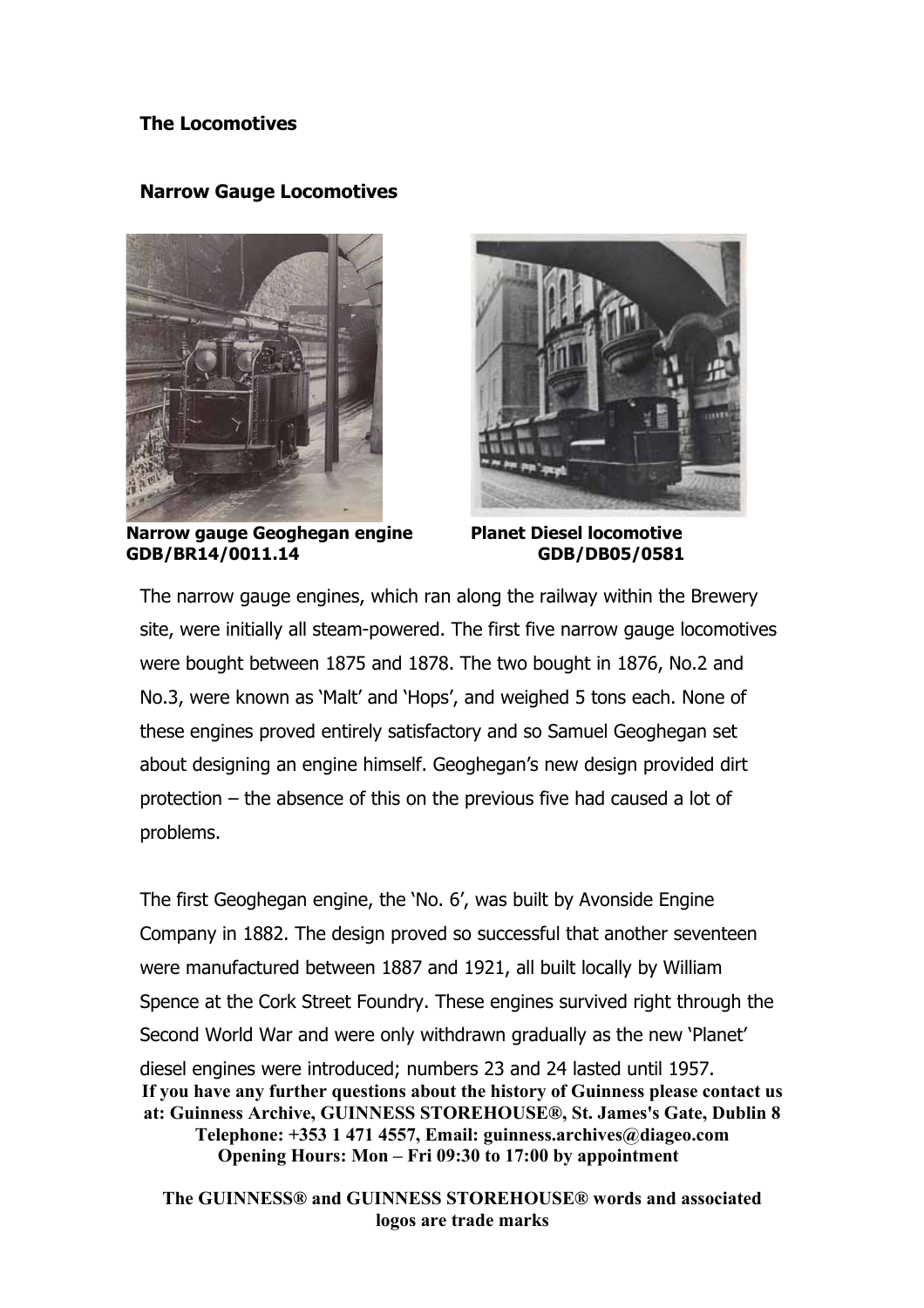By the 1940s, the steam fleet was becoming out of date, and the Company began to replace them with diesel engines. The first of these, 'No. 25', was a "Planet" diesel locomotive made by F.C. Hibberd & Co. Ltd London, and was introduced in 1947. This engine worked well and another eleven were bought between 1948 and 1950. These distinctive little engines had enclosed cabs.

The narrow gauge railway was in use right up until 1975. Today Geoghegan engine No. 17 and a Planet diesel engine No. 47, both feature in the Transport display at GUINNESS® STOREHOUSE. No. 13 Geoghegan engine is preserved at the Narrow Guage Railway Museum in Wales and no. 23 Geoghegan engine is preserved at the Amberley Working Museum in West Sussex.

## **The Broad Gauge Locomotives**

The broad gauge railway connected the Brewery to Kingsbridge station, running out of the Brewery along the public highway to the Station's goods yards (a distance of about 500 yards). Instead of buying new broad gauge locomotives, Samuel Geoghegan designed special 'haulage wagons' to allow existing narrow gauge locomotives to drive on the broad gauge. The narrow gauge locomotives were hoisted onto the wagons, which would then transmit the drive from the narrow gauge wheels of 1ft 10in to the broad gauge wheels of 5ft 3in.

**If you have any further questions about the history of Guinness please contact us at: Guinness Archive, GUINNESS STOREHOUSE®, St. James's Gate, Dublin 8 Telephone: +353 1 471 4557, Email: guinness.archives@diageo.com Opening Hours: Mon – Fri 09:30 to 17:00 by appointment**